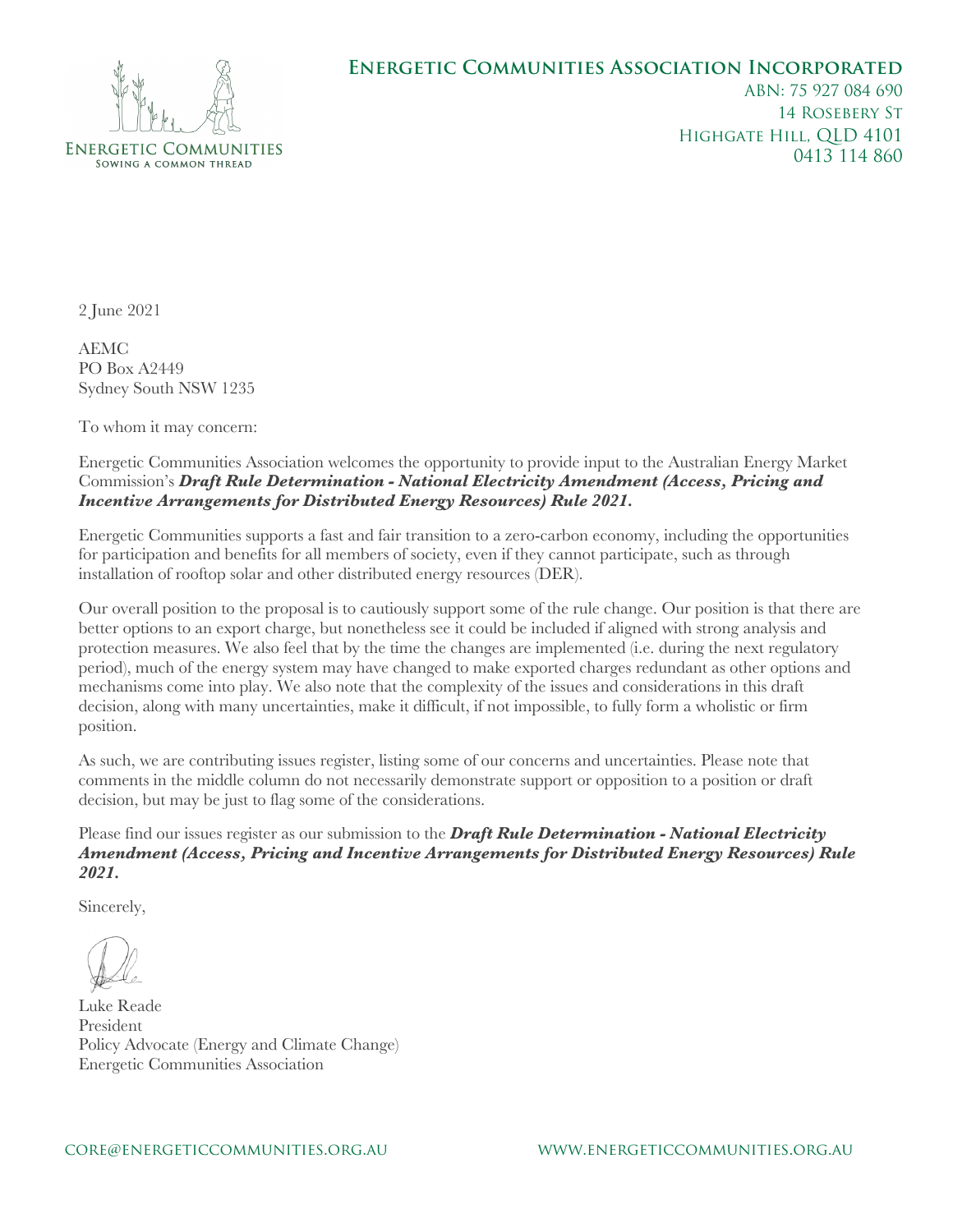| <b>DER Rule Change Issues Register 2021</b> |                                                                                                                                                                                                                                                                                                                                                                                                                                                                                                                                                                                                                                                                                                                                                                                                                                                                                                                                                                                     |                                                                                                                                                                                                                                                                                                                                                          |  |
|---------------------------------------------|-------------------------------------------------------------------------------------------------------------------------------------------------------------------------------------------------------------------------------------------------------------------------------------------------------------------------------------------------------------------------------------------------------------------------------------------------------------------------------------------------------------------------------------------------------------------------------------------------------------------------------------------------------------------------------------------------------------------------------------------------------------------------------------------------------------------------------------------------------------------------------------------------------------------------------------------------------------------------------------|----------------------------------------------------------------------------------------------------------------------------------------------------------------------------------------------------------------------------------------------------------------------------------------------------------------------------------------------------------|--|
| (Energetic Communities Association)         |                                                                                                                                                                                                                                                                                                                                                                                                                                                                                                                                                                                                                                                                                                                                                                                                                                                                                                                                                                                     |                                                                                                                                                                                                                                                                                                                                                          |  |
|                                             |                                                                                                                                                                                                                                                                                                                                                                                                                                                                                                                                                                                                                                                                                                                                                                                                                                                                                                                                                                                     |                                                                                                                                                                                                                                                                                                                                                          |  |
| <b>Issue/Question</b>                       | <b>Comments</b>                                                                                                                                                                                                                                                                                                                                                                                                                                                                                                                                                                                                                                                                                                                                                                                                                                                                                                                                                                     | <b>Recommendation or options</b>                                                                                                                                                                                                                                                                                                                         |  |
| <b>Export Charges</b>                       |                                                                                                                                                                                                                                                                                                                                                                                                                                                                                                                                                                                                                                                                                                                                                                                                                                                                                                                                                                                     |                                                                                                                                                                                                                                                                                                                                                          |  |
| Removal of 6.1.4                            | • Blunt instrument                                                                                                                                                                                                                                                                                                                                                                                                                                                                                                                                                                                                                                                                                                                                                                                                                                                                                                                                                                  | $\bullet$ Leave 6.1.4 as is                                                                                                                                                                                                                                                                                                                              |  |
|                                             | • Voltage increase is not necessarily an issue                                                                                                                                                                                                                                                                                                                                                                                                                                                                                                                                                                                                                                                                                                                                                                                                                                                                                                                                      | o Use up front connection charges instead (see below)                                                                                                                                                                                                                                                                                                    |  |
|                                             | caused by solar (see UNSW study May 2020)                                                                                                                                                                                                                                                                                                                                                                                                                                                                                                                                                                                                                                                                                                                                                                                                                                                                                                                                           | • Alternatively, amend 6.1.4 as per TEC/ACOSS proposal                                                                                                                                                                                                                                                                                                   |  |
| Minimum exports                             | • Solar owners should be able to expect a<br>minimum export (within reason, and<br>acknowledging that there are occasions of<br>real issues from grid limits).<br>• Such RoI is only fair to a degree (i.e. no-one<br>has a "right" to a return on investment if it<br>adversely affects others, but also<br>acknowledging some PV owners invested in<br>good faith of a fair return on their investment,<br>and that the overall cost of DER enablement<br>in the TSS is relatively low.<br>• This is easy if it fits within the grids intrinsic<br>hosting capacity, but may form some<br>temporal, geographic or household inequity if<br>intrinsic hosting capacity is the only<br>consideration (see grandfathering below).<br>. Would aid non-battery and non-EV DER<br>owners (often tending to be low-income<br>households who cannot afford batteries or<br>EVs) to export to community scale batteries<br>or third parties.<br>• Poor optics of not allowing some minimum | • Allow minimum exports, e.g. between 3-5kW with an<br>optional paid premium beyond that.<br>• Require the AER to have a principle based on intrinsic<br>hosting capacity (and grandfathering) in their guidance to<br>DNSPs (i.e. reducing the need for augmentation).<br>• Develop guidance for retailers around transparency of cost<br>pass-through. |  |
|                                             | export level - households may not invest in                                                                                                                                                                                                                                                                                                                                                                                                                                                                                                                                                                                                                                                                                                                                                                                                                                                                                                                                         |                                                                                                                                                                                                                                                                                                                                                          |  |
|                                             | solar due to fears of being charged. Allowing                                                                                                                                                                                                                                                                                                                                                                                                                                                                                                                                                                                                                                                                                                                                                                                                                                                                                                                                       |                                                                                                                                                                                                                                                                                                                                                          |  |
|                                             | minimum exports would be easy to                                                                                                                                                                                                                                                                                                                                                                                                                                                                                                                                                                                                                                                                                                                                                                                                                                                                                                                                                    |                                                                                                                                                                                                                                                                                                                                                          |  |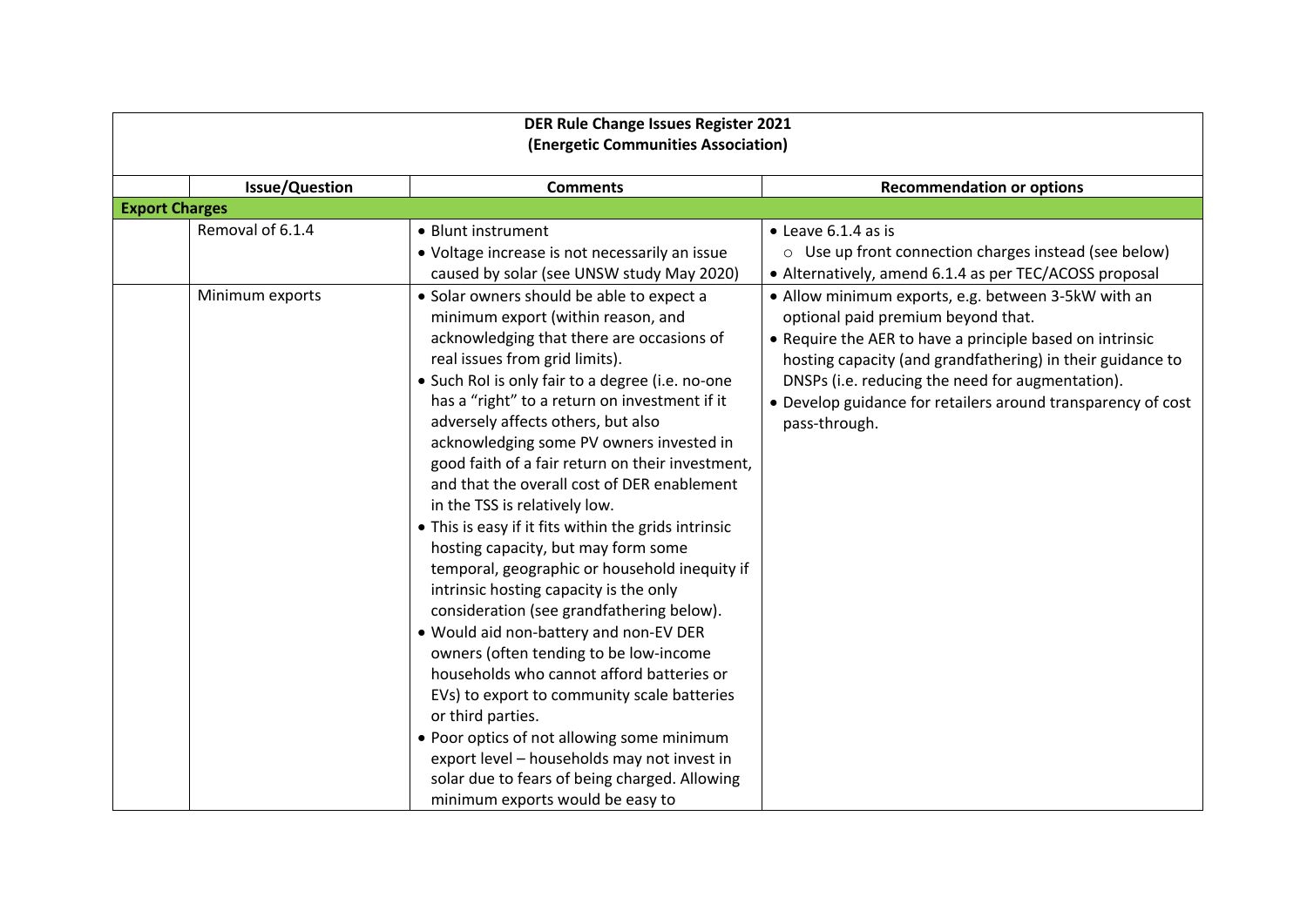|                                    | communicate with and engage the broader<br>community.<br>• Allows households to make use of intrinsic<br>hosting capacity.                                                                                                                                                                                                                                                                                                                                                                                                                                                                                                                                                                                                                                                                                                                                                                                                                                                                                                                                                                                                                                                                                                                                                                                                   |                                                                                                                                                                                                                                                                                                                                                                                                                                                                                                                                                                                                                                                                                                                                                                                                                                                               |
|------------------------------------|------------------------------------------------------------------------------------------------------------------------------------------------------------------------------------------------------------------------------------------------------------------------------------------------------------------------------------------------------------------------------------------------------------------------------------------------------------------------------------------------------------------------------------------------------------------------------------------------------------------------------------------------------------------------------------------------------------------------------------------------------------------------------------------------------------------------------------------------------------------------------------------------------------------------------------------------------------------------------------------------------------------------------------------------------------------------------------------------------------------------------------------------------------------------------------------------------------------------------------------------------------------------------------------------------------------------------|---------------------------------------------------------------------------------------------------------------------------------------------------------------------------------------------------------------------------------------------------------------------------------------------------------------------------------------------------------------------------------------------------------------------------------------------------------------------------------------------------------------------------------------------------------------------------------------------------------------------------------------------------------------------------------------------------------------------------------------------------------------------------------------------------------------------------------------------------------------|
| Alternatives to export<br>charges? | • Unclear if and how alternatives to export<br>charges were being assessed and justified for<br>or against - will be especially important as<br>networks approach intrinsic hosting capacity.<br>• Export charges make it difficult for<br>households to make investment decisions<br>when export charges (and therefore their RoI<br>and affordability) is unclear.<br>• Export charges will further complicate this<br>essential service (i.e. energy as an essential<br>service, notwithstanding overconsumption)<br>for households (e.g. understanding bills and<br>tariffs, undertaking behavioural responses).<br>• The need for various grid services may also<br>vary over time (e.g. through use of different<br>technologies, or as BTM solar increases), or<br>outcomes of the ESB's Post 2025 market<br>design process.<br>• While not mandatory - it may be that export<br>charges are likely to happen or pushed by<br>networks unless system changes through<br>other industry development makes them an<br>obsolete option.<br>• Up front connection charges - may have<br>perverse outcome of owners selling house<br>and new owners not having to contribute,<br>which may be considered as a free ride.<br>• Is there are role for smart meters to be used<br>to collect data and therefore better manage | • Invest in community scale batteries to improve peak<br>generation opportunities, along with network services.<br>• Up front connection charges - would allow clear<br>investment decision making and potentially based on<br>system capacity (or capacity over a set minimum export<br>level) as well as location.<br>o Investigate options to annualise up front connection<br>charges to remove free ride potential.<br>• AER Guideline to provide advice on alternatives to export<br>charges, including a principle of export charges being a last<br>resort, only after demonstrating all other alternatives have<br>been exhausted and evidence to support the need for<br>investment.<br>• AER Guidance to make it clear that export charges are the<br>choice of consumers, not DNSPs. This will require strong<br>communications and transparency. |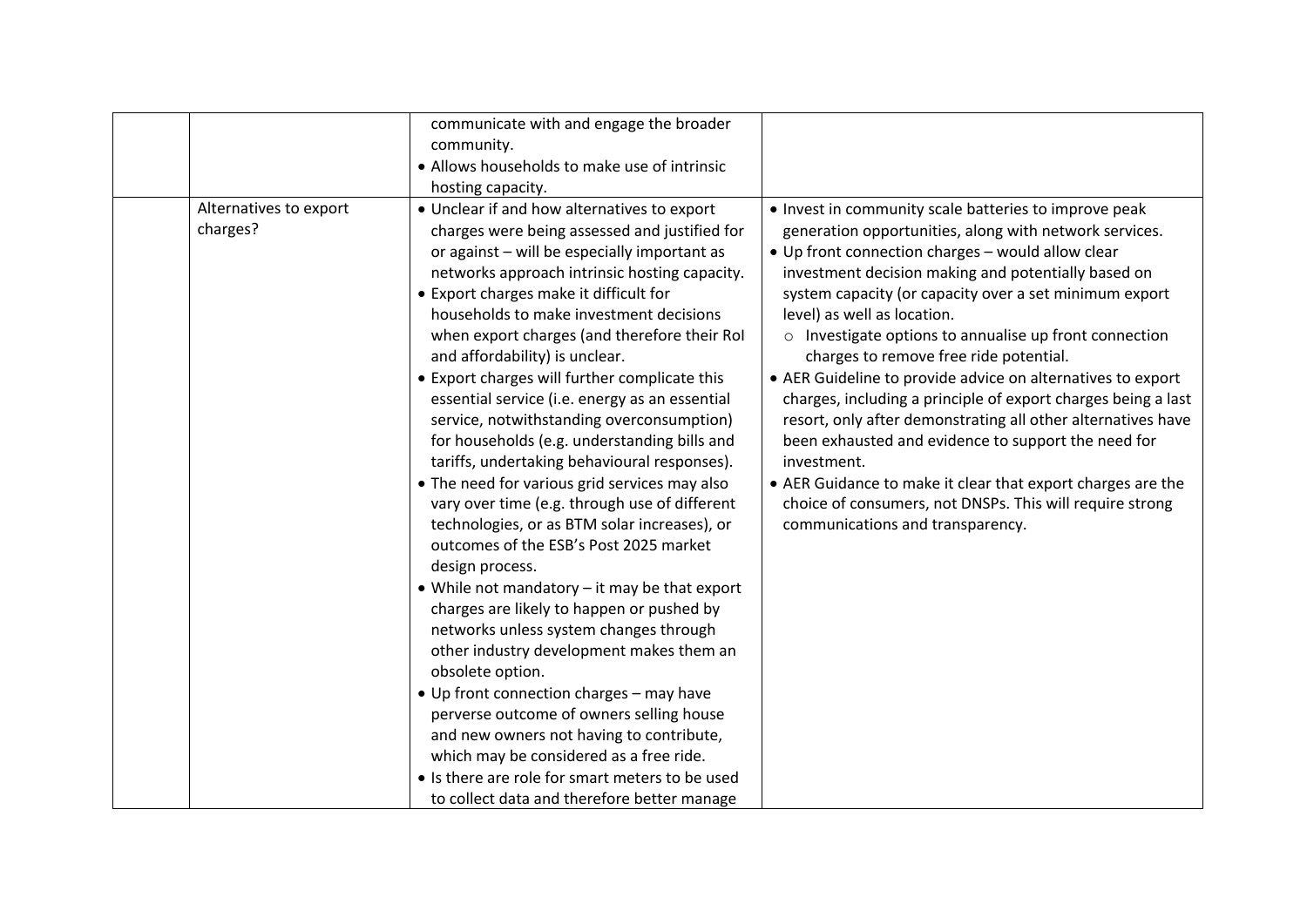|               | voltage and increase intrinsic hosting<br>capacity?                                                                                                                                                                                                                                                                                                                                                                                                                                                                                                                                                                                                                                                                                                                                                                                                                                                                                                                                                                                                                                                                                                                             |                                                                                                                                                                                                                                                                                                                                                                                                                                                                                 |
|---------------|---------------------------------------------------------------------------------------------------------------------------------------------------------------------------------------------------------------------------------------------------------------------------------------------------------------------------------------------------------------------------------------------------------------------------------------------------------------------------------------------------------------------------------------------------------------------------------------------------------------------------------------------------------------------------------------------------------------------------------------------------------------------------------------------------------------------------------------------------------------------------------------------------------------------------------------------------------------------------------------------------------------------------------------------------------------------------------------------------------------------------------------------------------------------------------|---------------------------------------------------------------------------------------------------------------------------------------------------------------------------------------------------------------------------------------------------------------------------------------------------------------------------------------------------------------------------------------------------------------------------------------------------------------------------------|
| Cost recovery | • Poor optics of charging prosumers, who may<br>be installing to save money and/or reduce<br>emissions, may discourage installations.<br>• Are there alternative cost recovery options?<br>$\circ$ via the daily service charge?<br>if networks themselves cover it, they'll<br>$\circ$<br>likely have export limits or charge retailers<br>who will spread it across all customers?<br>o internal revenue (like QLD temporarily did<br>with the FiTs). This would also mean low-<br>income households below the tax-free<br>threshold won't be paying (nor will big<br>companies!).<br>o Cost reflective consumption charges for<br>DER owners (where consumers have the<br>capacity to respond and self-consume)<br>• Up front connection charges could potentially<br>improve network investment decisions by<br>being a more clear and transparent capital, as<br>well as allowing more timely investment<br>planning.<br>. We don't want to see a repeat of air<br>conditioners, where the rapid increase of<br>ownership leads to greater network costs paid<br>by all, even though they didn't see the climate<br>control benefits (i.e. non air conditioner<br>owners). | • Other options of who pays should be considered -<br>Internal/ government revenue (e.g. Regional FiT in QLD<br>until a few years ago) rather than spread across all<br>consumers<br>• Encourage dynamic export tariffs<br>• Encourage cost recovery through consumption tariffs for<br>DER owners (e.g. via the AER Guidance), including tariff<br>trials to ensure low-income and other consumers have the<br>capacity to respond, and that there are no adverse<br>outcomes. |
| Communication | . Highly complex issue, with lots of interrelated<br>and moving parts.<br>Communications need to be targeted to<br>$\circ$<br>the audience. Does the communication aid                                                                                                                                                                                                                                                                                                                                                                                                                                                                                                                                                                                                                                                                                                                                                                                                                                                                                                                                                                                                          | • Include costs of upgrades to provide grid services in the<br>Expenditure Forecast Assessment Guidelines and<br>communication with DER households.                                                                                                                                                                                                                                                                                                                             |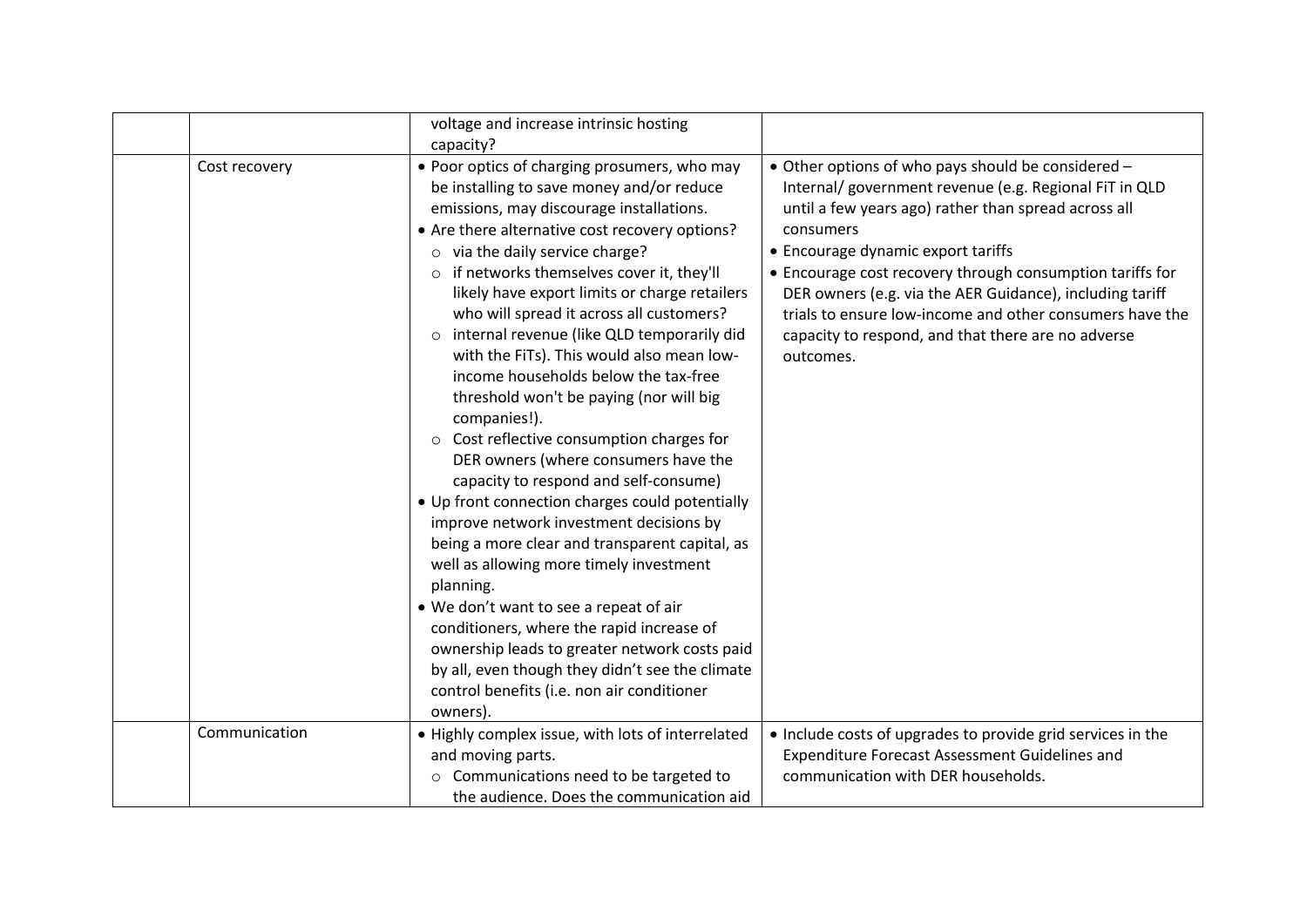|                        |                                                             | or obfuscate accountability for both<br>experts and the broader community?<br>$\circ$ Is the communication up front so<br>consumers can make an investment<br>decision in good faith, or is it after the<br>fact?<br>o Will consumers trust the source?<br>• Our understanding is that the costs to the<br>network of providing grid services are in fact<br>relatively quite small. Accordingly costs for                                                   | . Include justifications based on these costs in the<br><b>Expenditure Forecast Assessment Guidelines</b><br>• Communication should not just rely on AER, networks or<br>retailers (support Recommendation 38 of ACCC retail price<br>inquiry)                                                                                                                                                                                          |
|------------------------|-------------------------------------------------------------|--------------------------------------------------------------------------------------------------------------------------------------------------------------------------------------------------------------------------------------------------------------------------------------------------------------------------------------------------------------------------------------------------------------------------------------------------------------|-----------------------------------------------------------------------------------------------------------------------------------------------------------------------------------------------------------------------------------------------------------------------------------------------------------------------------------------------------------------------------------------------------------------------------------------|
|                        | <b>Role of Networks and TSS</b>                             | exports should be a relatively small<br>component.<br>• Such cost may increase over time as we<br>approach intrinsic hosting capacity.<br>• If costs are low or nonexistent because no<br>investment is needed, will there be<br>transparency in network decision making (and<br>retail offers).                                                                                                                                                             |                                                                                                                                                                                                                                                                                                                                                                                                                                         |
| <b>Power Imbalance</b> |                                                             |                                                                                                                                                                                                                                                                                                                                                                                                                                                              |                                                                                                                                                                                                                                                                                                                                                                                                                                         |
|                        | Power of networks -<br>knowledge and access to<br>resources | . It's unclear what the consultation with<br>consumers looks like - i.e. direct with<br>consumers, not retailers or consumer<br>advocates. Will it be via focus groups? Will the<br>consumers engaged have or be given the<br>energy literacy (the complexity is evident in<br>the divergence of views from many<br>stakeholders)?<br>. What's the real ability of prosumers to affect<br>decisions -is likely to be through consumer<br>and solar advocates | • If not already, networks should follow Energy<br>Queensland's example of tariff transition working group.<br>• Promote Recommendation 38 of the ACCC retail price<br>inquiry regarding a grant scheme for consumer and<br>community organisations to provide targeted support to<br>assist vulnerable consumers to improve energy literacy.<br>This would aid both consumer engagement and the<br>capacity of consumer organisations. |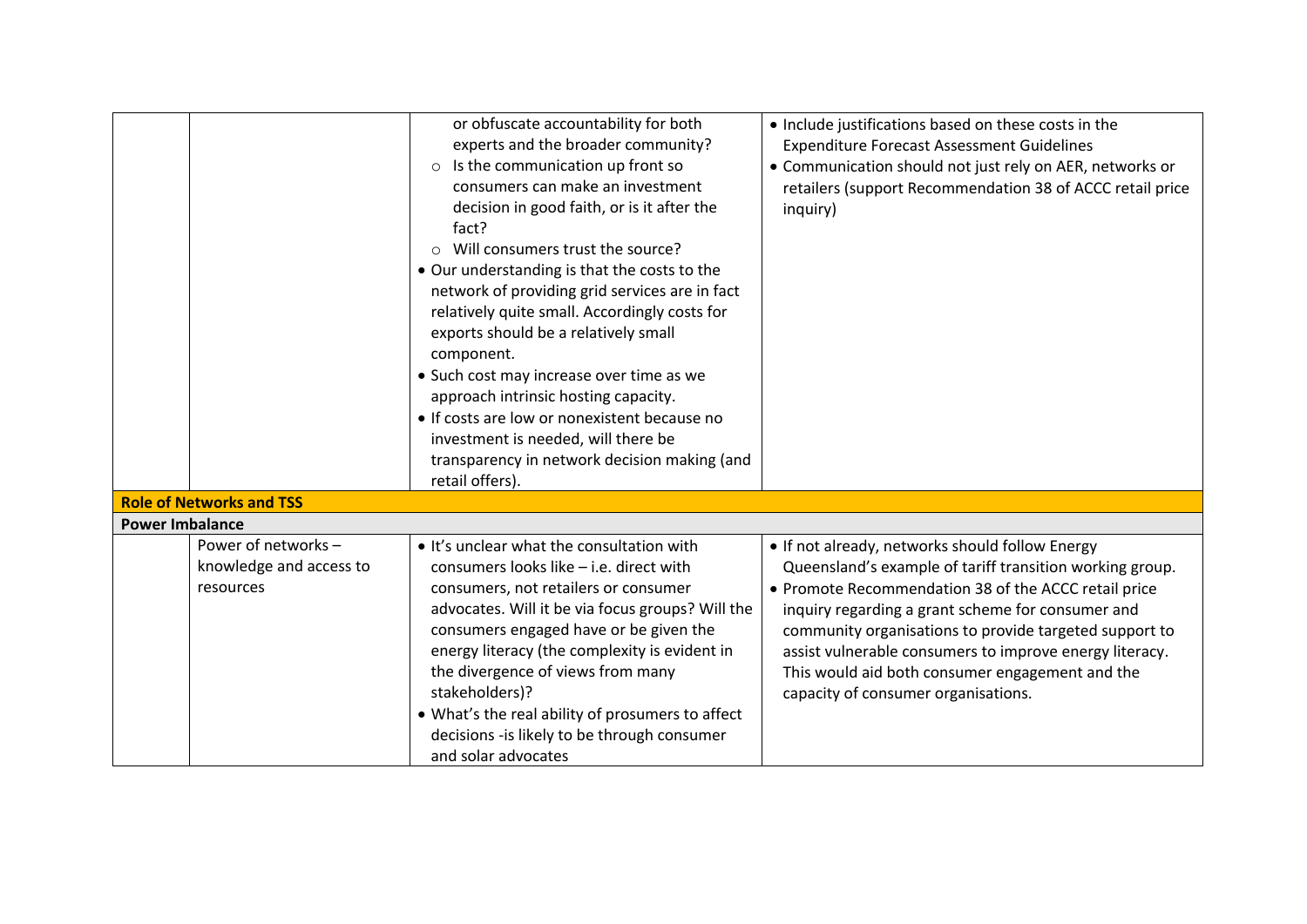| Capacity of consumers and<br>advocates to engage | • Rule change would increase both system<br>complexity and therefore the need for<br>consumer advocacy<br>• Hard to resource, including knowledge,<br>pay/salaries, travel, admin<br>• Supporting consumer and environmental<br>advocates in TSS and other process related to<br>DER exports would further improve their<br>capacity in broader energy market<br>engagement.<br>• EQL had a good process through last<br>RESET/TSS, but required consumer advocates<br>to contribute significant resourcing and<br>therefore limited full participation by most<br>organisations.                                                                               | • Support consumer advocates beyond sitting fees, including<br>knowledge, pay/salaries, travel, admin<br>. Work with consumer advocates and environmental<br>organisations to develop TSS engagement processes to<br>support this |
|--------------------------------------------------|-----------------------------------------------------------------------------------------------------------------------------------------------------------------------------------------------------------------------------------------------------------------------------------------------------------------------------------------------------------------------------------------------------------------------------------------------------------------------------------------------------------------------------------------------------------------------------------------------------------------------------------------------------------------|-----------------------------------------------------------------------------------------------------------------------------------------------------------------------------------------------------------------------------------|
| Trust and transparency                           | • Major issues around lack of trust of<br>regulators, DNSPs and retailers (and poor<br>literacy around who's who and their roles).<br>$\circ$ Trust can only be improved by doing the<br>right thing by all consumers, not just<br>DNSPs and retailers.<br>• Will networks use export charges to over-<br>augment? Being a regulated cost, the AER<br>needs to dis-allow it if it's not needed.<br>• Intent is to charge households occasionally<br>when there's a wider dis-benefit to the<br>system, generating revenue to upgrade the<br>local grid. Is there a risk networks will charge<br>when this isn't needed? Also assumes<br>households can respond. | • Be clear in AER guidelines and communications on exactly<br>what all decisions were made on.<br>• Undertake significant tariff trials as part of TSS.                                                                           |
| Localisation                                     | . How local are the export charges? Who gets<br>involved in that locality in the determination?<br>Do the networks have the ability to do that                                                                                                                                                                                                                                                                                                                                                                                                                                                                                                                  | $\bullet$                                                                                                                                                                                                                         |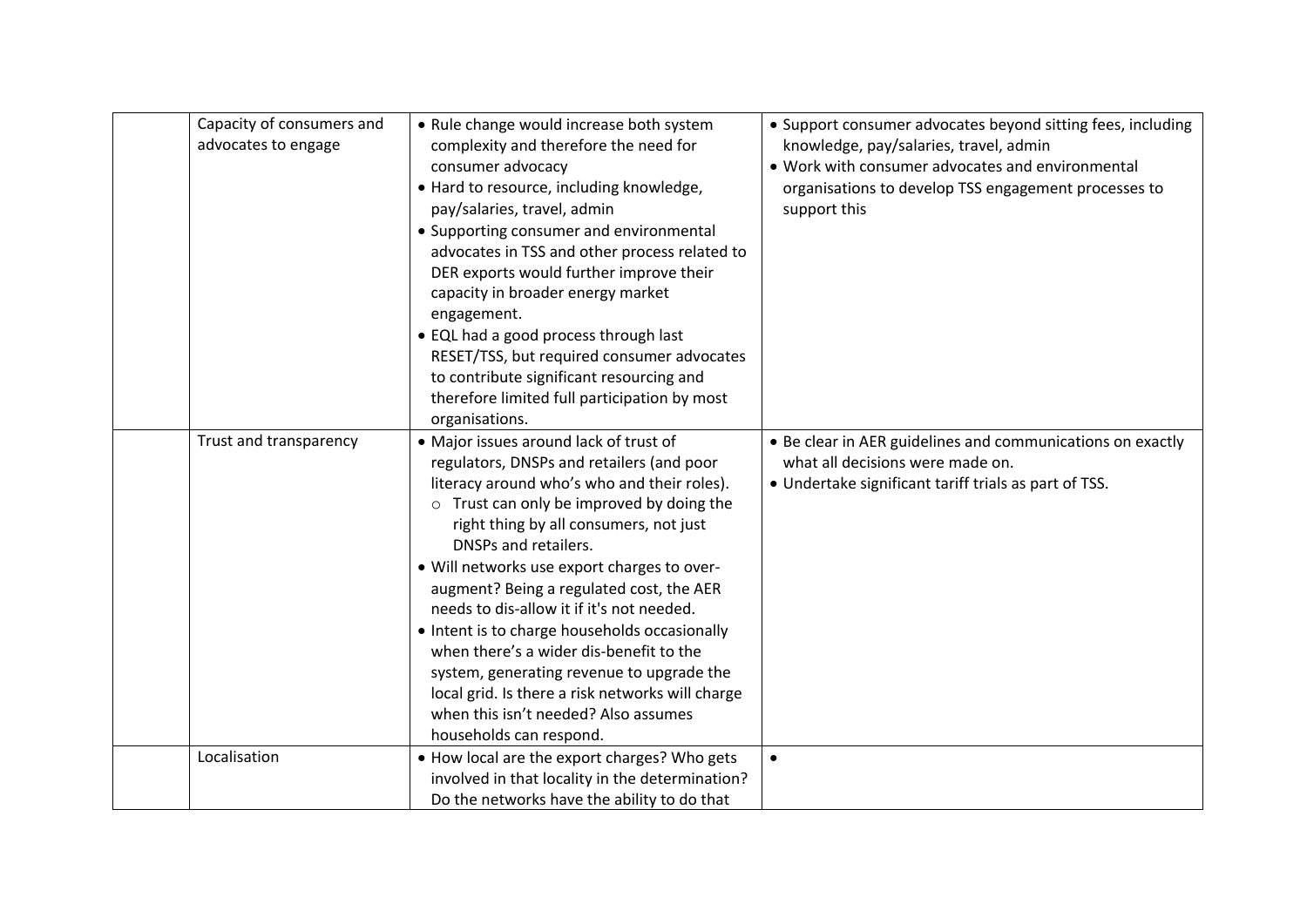|                                                             | kind of engagement? How do the charges<br>evolve over time?                                                                                                                                                                                                                                                                                                                                                                                                          |                                                                                                                                                                                                                                                                                                                                                                                                                                                                                                                                                                                                                                                                                                                                                                                                          |
|-------------------------------------------------------------|----------------------------------------------------------------------------------------------------------------------------------------------------------------------------------------------------------------------------------------------------------------------------------------------------------------------------------------------------------------------------------------------------------------------------------------------------------------------|----------------------------------------------------------------------------------------------------------------------------------------------------------------------------------------------------------------------------------------------------------------------------------------------------------------------------------------------------------------------------------------------------------------------------------------------------------------------------------------------------------------------------------------------------------------------------------------------------------------------------------------------------------------------------------------------------------------------------------------------------------------------------------------------------------|
| <b>AER</b>                                                  |                                                                                                                                                                                                                                                                                                                                                                                                                                                                      |                                                                                                                                                                                                                                                                                                                                                                                                                                                                                                                                                                                                                                                                                                                                                                                                          |
| <b>Guidance and Standards</b>                               |                                                                                                                                                                                                                                                                                                                                                                                                                                                                      |                                                                                                                                                                                                                                                                                                                                                                                                                                                                                                                                                                                                                                                                                                                                                                                                          |
| <b>Expenditure Forecast</b><br><b>Assessment Guidelines</b> | • Unclear what sort of information will be<br>included. We understand this is yet to be<br>reviewed, but hard to trust the process<br>without some clarity if what consumers can<br>expect                                                                                                                                                                                                                                                                           | • Regulate or at a minimum, set principle of limiting export<br>charges (see above).                                                                                                                                                                                                                                                                                                                                                                                                                                                                                                                                                                                                                                                                                                                     |
| <b>Export Service Performance</b><br><b>Standards</b>       | • Intent of rule change is that the networks<br>must improve the electricity grid to increase<br>uptake of energy exports, provide grid<br>services and enable fair cost recovery.<br>• Guidance for how networks assess export<br>related expenditure - will occur annually.<br>• Will networks be assessed for charging<br>unnecessarily and will there be penalties?<br>• What input from consumers around what is<br>needed? Will it be accessible to consumers? | • The Annual Export Service Performance report could<br>report on:<br>o what grid services are being supported<br>incentives used and their impact, including<br>recommendations to update the AER Guidance on<br><b>Network Pricing</b><br>investments/DER connection levels by households<br>$\circ$<br>Options used by households<br>$\circ$<br><b>GHG emission reductions</b><br>$\circ$<br>Satisfaction of households<br>o Updates to be investigated/used as a result of annual<br><b>Export Service Performance Standards</b><br>• Include principles to ensure:<br>o Household will always have the option of not exporting<br>$\circ$ Overall emission reductions<br>• If not already, publicly report on the investment<br>expectations for the next 3-5 years (not just what has<br>occurred) |
| <b>AER Guidance on Network</b><br>Pricing                   | • Guidance specific to network pricing - how<br>broad will it be? Will it include alternatives to<br>network pricing?<br>• Guidelines are non-binding for both AER and                                                                                                                                                                                                                                                                                               | • Regulate or set expectations of following the guideline<br>(following significant consumer engagement).                                                                                                                                                                                                                                                                                                                                                                                                                                                                                                                                                                                                                                                                                                |
| <b>AER Power</b>                                            | networks                                                                                                                                                                                                                                                                                                                                                                                                                                                             |                                                                                                                                                                                                                                                                                                                                                                                                                                                                                                                                                                                                                                                                                                                                                                                                          |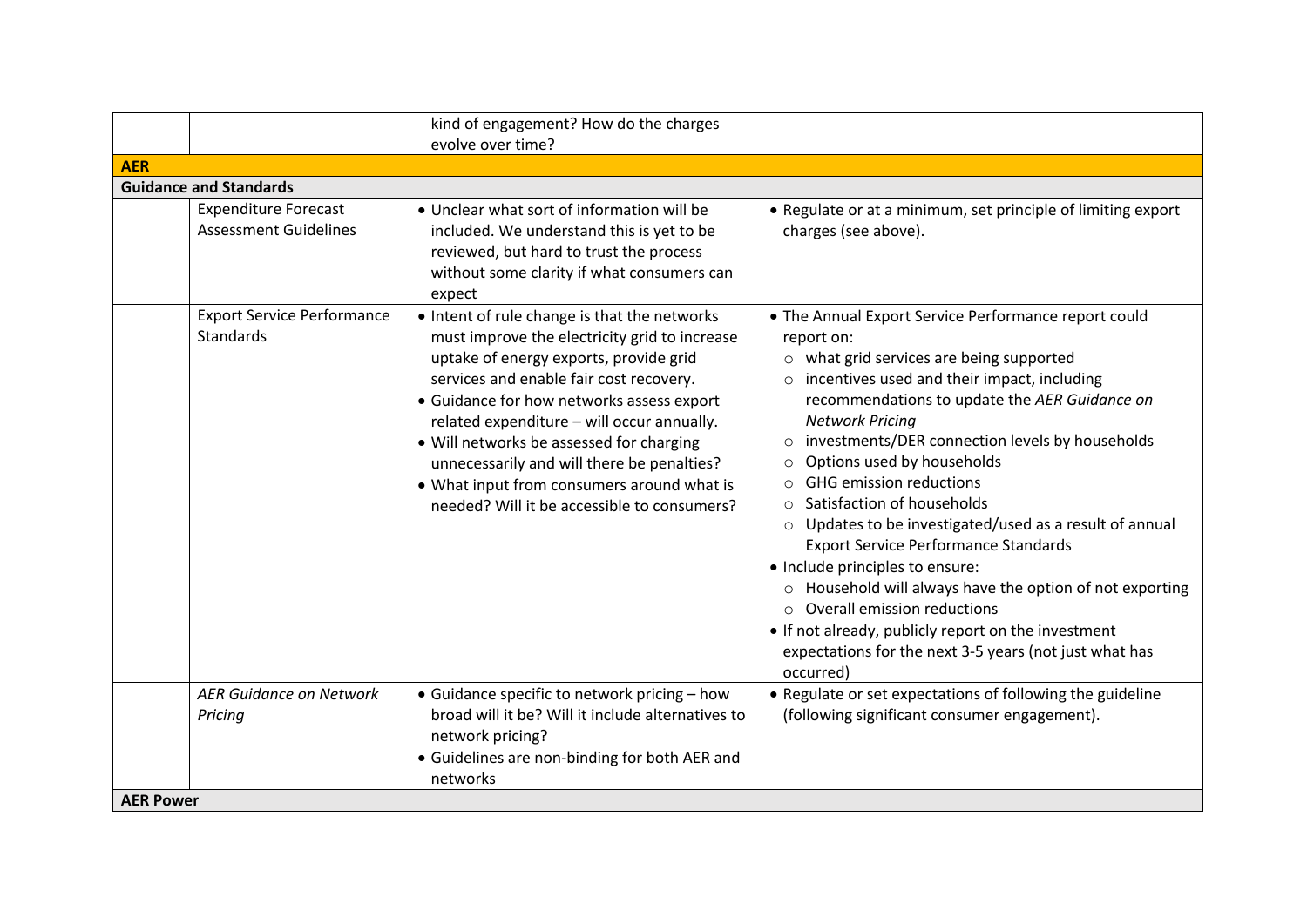| <b>Engagement</b> | Too much power in AER      | . While the draft decision suggests there will be<br>a negotiation or consultation between<br>networks and consumers, it is unclear how<br>this will happen and the AER has the final say<br>in any proposals.<br>. We would see that this consultation will be<br>between networks/the AER and often poorly<br>resourced consumer advocates, rather than<br>DER households themselves.                                                                                                                                      | • Regulate that networks cannot propose zero exports as the<br>sole option<br>• Support consumer advocates (see Capacity of consumers<br>and advocates to engage above)                                                                                                                                                                                                    |
|-------------------|----------------------------|------------------------------------------------------------------------------------------------------------------------------------------------------------------------------------------------------------------------------------------------------------------------------------------------------------------------------------------------------------------------------------------------------------------------------------------------------------------------------------------------------------------------------|----------------------------------------------------------------------------------------------------------------------------------------------------------------------------------------------------------------------------------------------------------------------------------------------------------------------------------------------------------------------------|
|                   | AER's engagement practices | • Forum on May $20th$ , AER stated they engage                                                                                                                                                                                                                                                                                                                                                                                                                                                                               | • See comments above on "Capacity of consumers and                                                                                                                                                                                                                                                                                                                         |
|                   |                            | well. The AER do some good and timely<br>engagement, but there are a few failings<br>(while beyond scope of this consultation, it's<br>till worth flagging these issues).<br>o Often meeting clashes (including meetings<br>organised by the AER at same time,<br>different cities, same advocates)<br>o Limited number of participants<br>○ Some technical content without being able<br>to process beforehand.<br>$\circ$ Includes sitting fees - but not time for<br>preparation or work needed in run up to<br>meetings. | advocate to engage".                                                                                                                                                                                                                                                                                                                                                       |
| <b>Retailers</b>  |                            |                                                                                                                                                                                                                                                                                                                                                                                                                                                                                                                              |                                                                                                                                                                                                                                                                                                                                                                            |
|                   | Cost pass through          | . Will consumers see exactly when they've<br>been charged, especially if it's at a time that's<br>not bad for the grid where they are located,<br>but maybe allowed regionally. This would be<br>resource intensive.<br>• Customers in the same region with different<br>retailers will be treated differently, see<br>different retail offers. While this provides                                                                                                                                                          | • AER produce guidance for retailers.<br>Retailers to communicate why charges occurred, either<br>$\circ$<br>through cost pass through or commercial offerings.<br>○ Guidance on how to treat DER Households on hardship,<br>payment plans, or at risk of financial difficulty, including<br>either engaging those households or working through<br>trusted third parties. |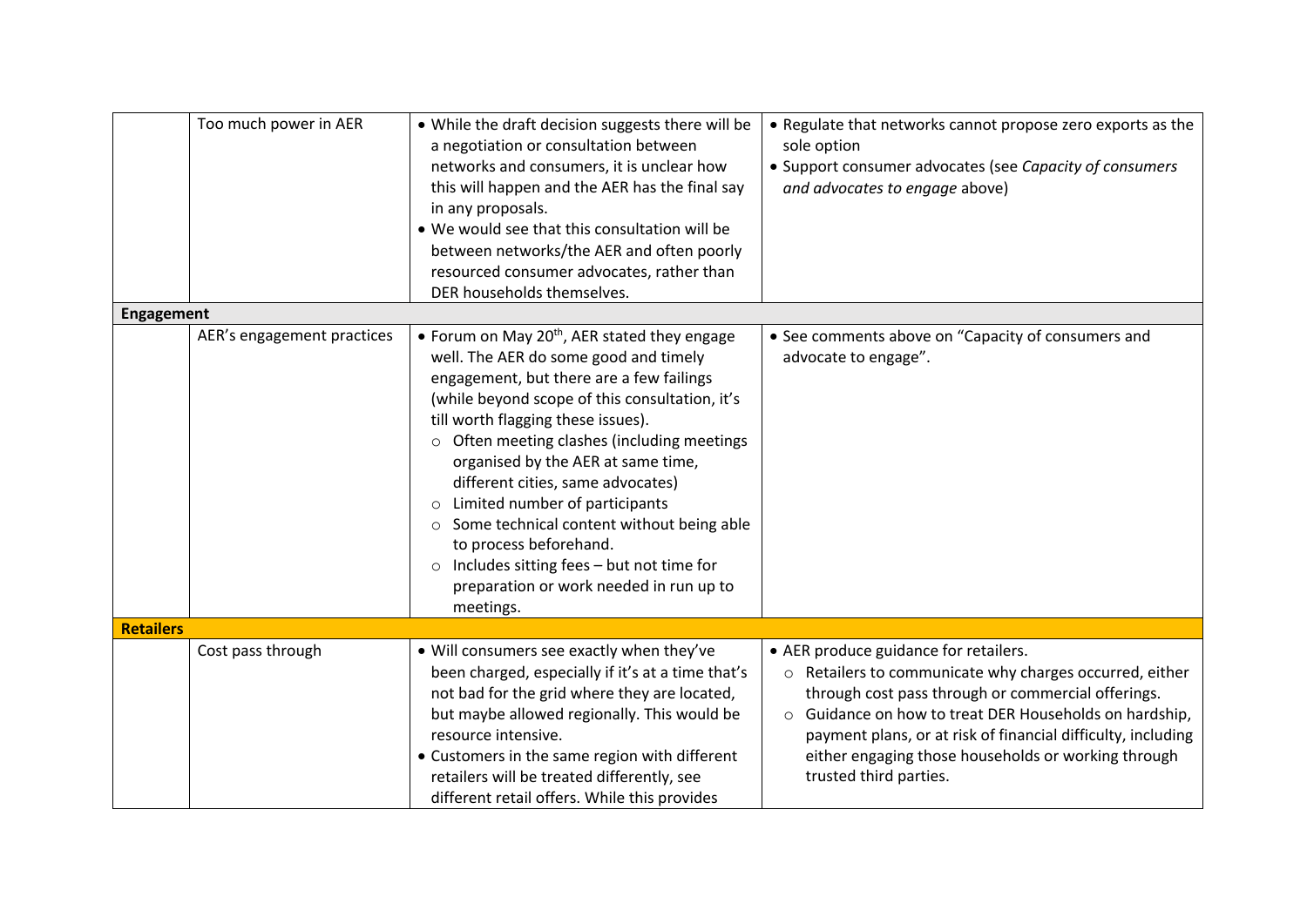|                         |                           | competition opportunities, this also relies of<br>consumer engagement/penalizes those who<br>can't or won't engage.<br>• As with status quo, households will have no<br>visibility of how retailer are passing through<br>costs. There is a risk that retailers may<br>implicitly or explicitly poorly communicate to<br>households.<br>. Will cost recovery by retailers for network<br>charges be spread across all consumers?<br>. Will cost reflective network tariffs be<br>effectively passed through to DER<br>households?<br>• Do the costs truly only reflect the additional<br>costs imposed on the distribution network to<br>facilitate DER exports) | o While the issue of retailers spreading network costs<br>unfairly across all consumers is something we contend<br>with already, guidance for retailers and transparency<br>from retailers is needed. If costs are not recovered via<br>government revenue, then as a minimum, this should<br>occur through the daily charge, and not occur via the<br>variable charge, as it recovers greater costs from those<br>without DER. |
|-------------------------|---------------------------|------------------------------------------------------------------------------------------------------------------------------------------------------------------------------------------------------------------------------------------------------------------------------------------------------------------------------------------------------------------------------------------------------------------------------------------------------------------------------------------------------------------------------------------------------------------------------------------------------------------------------------------------------------------|---------------------------------------------------------------------------------------------------------------------------------------------------------------------------------------------------------------------------------------------------------------------------------------------------------------------------------------------------------------------------------------------------------------------------------|
|                         | Unknown options           | • While this rule change offers flexibility and<br>potentially innovation in network and retail<br>offerings, there is a risk that DER households<br>may not be able to change their behaviours in<br>response to price signals.                                                                                                                                                                                                                                                                                                                                                                                                                                 | • Include a monitoring and evaluation program for retailer<br>offers.<br>• Include analysis of these options in regulatory sand box<br>and tariff trials.                                                                                                                                                                                                                                                                       |
| <b>Community Energy</b> |                           |                                                                                                                                                                                                                                                                                                                                                                                                                                                                                                                                                                                                                                                                  |                                                                                                                                                                                                                                                                                                                                                                                                                                 |
|                         | Community scale batteries | • If the rule change leads to more use of BTM<br>batteries, will this reduce the incentives for<br>community scale batteries, which offer<br>greater network benefits and opportunities<br>for non-DER households.<br>. Will export charging reduce incentives to<br>export to community scale batteries.                                                                                                                                                                                                                                                                                                                                                        | • Investigate export charge exemptions when there are front<br>of meter options in the local network.<br>• Networks work with and support community energy<br>groups and other third parties to develop community scale<br>batteries.                                                                                                                                                                                           |
| <b>Other impacts</b>    |                           |                                                                                                                                                                                                                                                                                                                                                                                                                                                                                                                                                                                                                                                                  |                                                                                                                                                                                                                                                                                                                                                                                                                                 |
|                         | Grandfathering            | • customers who have already made<br>investments and installed solar with the                                                                                                                                                                                                                                                                                                                                                                                                                                                                                                                                                                                    | • Networks should be encouraged to propose<br>grandfathering for low-income households, for a period of                                                                                                                                                                                                                                                                                                                         |